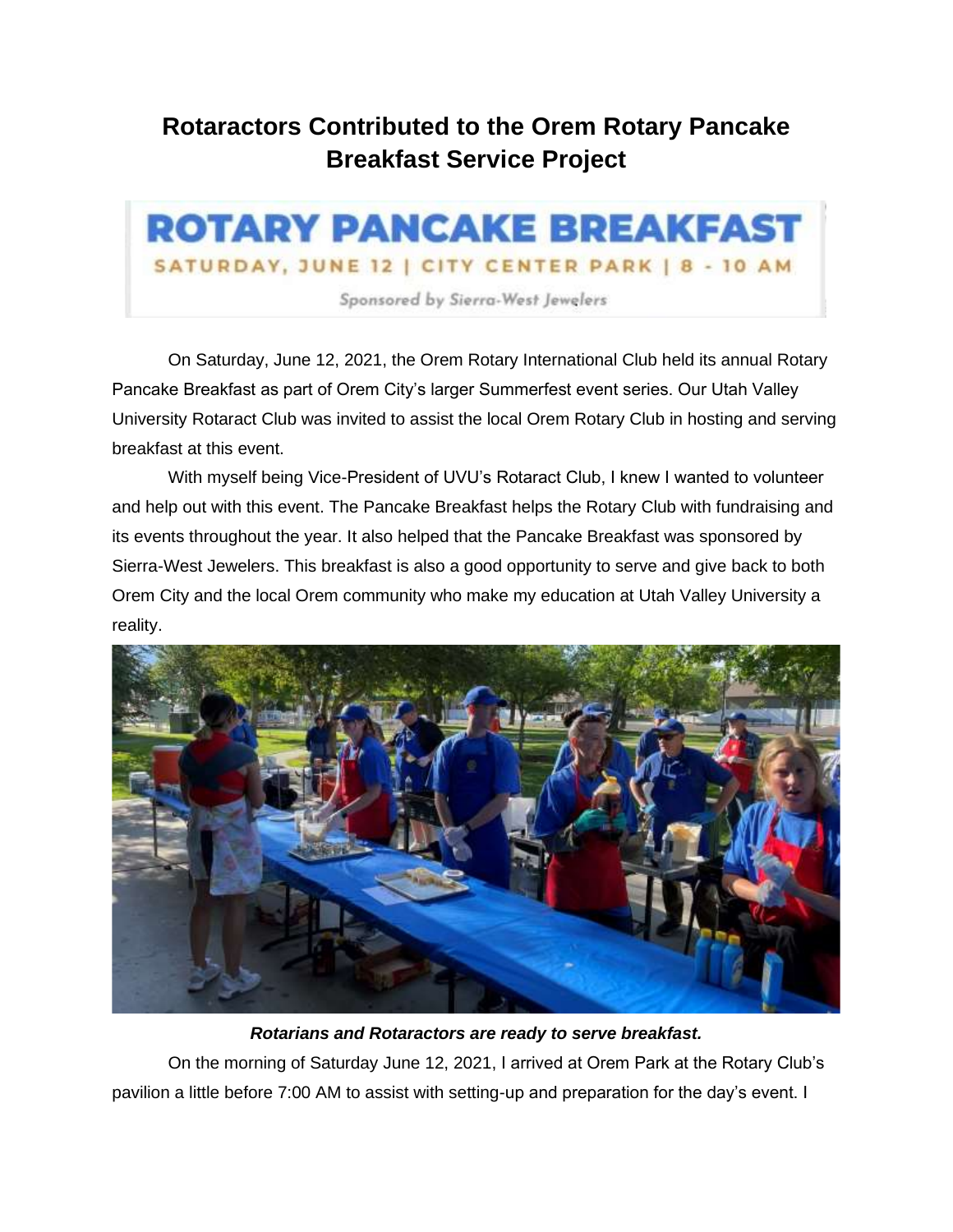met with Orem Rotary President Dean Robinson to receive instruction on what he needed. Right off the bat, President Robinson had us help unload grills, cooking equipment, supplies and foodstuffs from trucks and other vehicles. Rotact was then next asked to lay tablecloths on all the tables in and around the pavilion.



## *Citizens of Orem missed our pancakes very much during pandemic*

After Rotary and Rotaract had finished prepping the site, and just before the breakfast had started at 8:00 AM, I chatted some with other UVU Rotaract members such as Dallas Karren, Dylan Tweed, and our newest member Alitha Thompson. Dr. Abdrisaev, Rotaract mentor later arrived, and I also spoke with him as well.

Orem Rotary then assigned us Rotaractors individual tasks and had us all wash up in order to help serve the breakfast. The Rotary Club also had a country/western band perform during the breakfast, which I thought was a nice touch. The band playing created a nice atmosphere - the songs somewhat transported me back to my childhood days, when things were much simpler.

The task I was first assigned in serving the breakfast was collecting plates of pancakes fresh off of the grills and running them to separate tables for the patrons. Later on, Dylan and his fiancée had to leave, and asked if I could take over their posts in serving butter and maple syrup. I gladly told them that I could help out with that for the rest of the event.